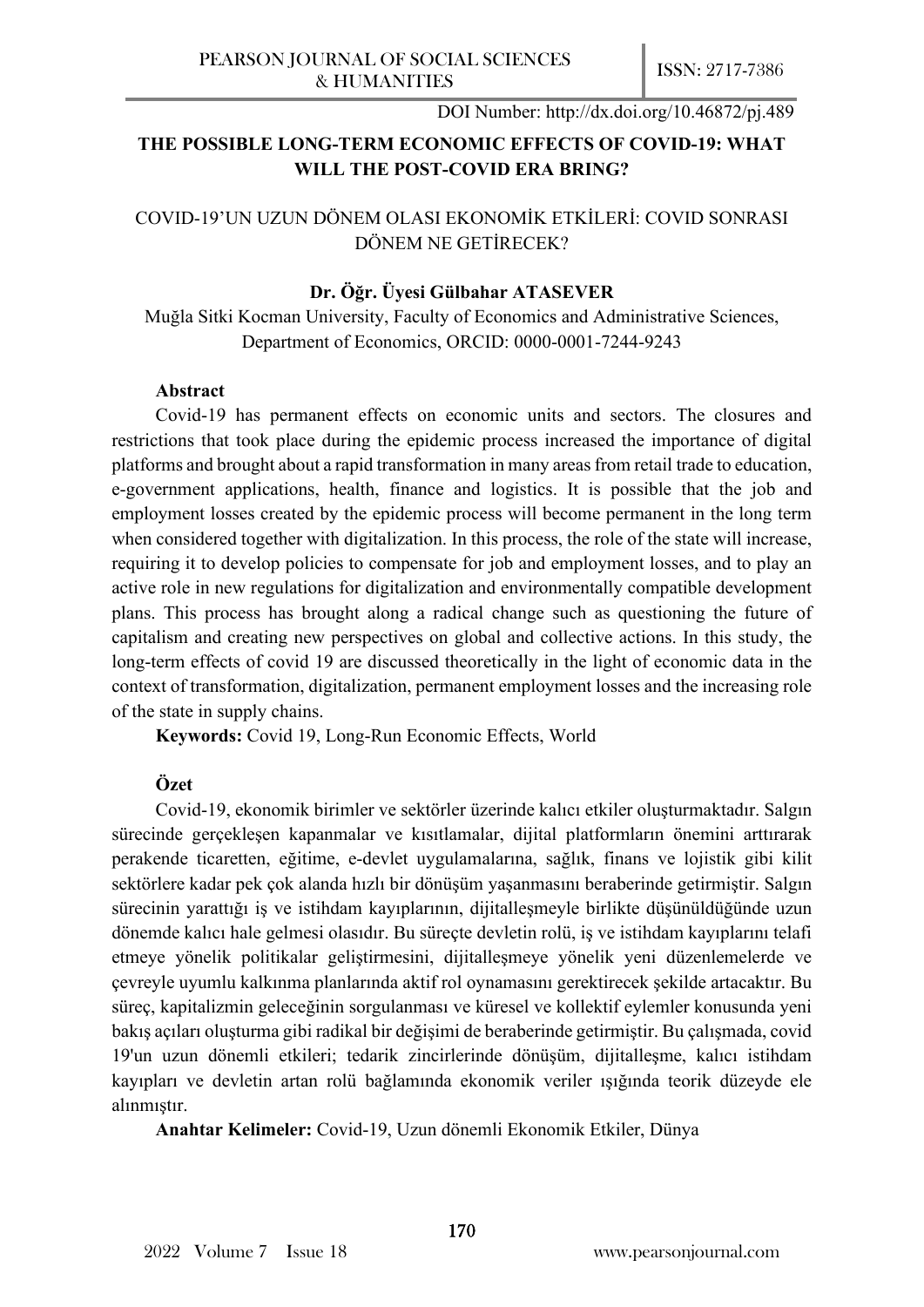#### **1. INTRODUCTION**

The world has faced different crises in the past. The Great Depression, the two World Wars, the 2008 financial crisis all caused economic disruptions but none of them resulted in simultaneous movement restrictions (Buğra et al., 2020: 139). Unemployment spread gradually during the Great Depression, now exceeding 30 million in the USA alone and 140 million in India. While World War I was primarily confined to Europe, World War II did not affect the Americas and most of the African continent. The 2008 financial crisis grew among emerging markets (Buğra et al., 2020: 139). However, covid-19 pandemic is a global phenomenon that affects the whole world. Since its discovery in December 2019, the severe acute respiratory syndrome coronavirus 2 (SARS-CoV-2) or Covid-19 has been rapidly spreading across the globe (Ağartan, 2020: 190). According to Yong (2020) this outbreak is the first major world crisis since globalization became a fundamental reality. Some analysts view it as a mix of the 1929-1933 Great Depression and the 2008 global financial crisis.

Covid-19 pandemic has multi-dimensional effects that includes public health and economic activities in many countries and it is contagious not only in the field of health but also in the economic sense as the global economy is interconnected with the movements of labor, capital, goods and services (Strange, 2020: 456). In this context, after the epidemic, changes that will be felt in different areas from production to working models, from economic policies to international rules will take place over time (Gür et al., 2020: 70). According to Manyika (2020), with the increase of these trends, it has come to the fore to reconsider various beliefs that have possible effects on the long-term choices for the economy and society. These influences range from attitudes towards productivity, the future of capitalism, the intensification of economic activity and life, industrial policy, our approach to global and collective problems, and the role of government and institutions. Stevano et al. (2021), state that the covid-19 crisis has shed new light on the role of the state. After decades of neoliberal ideology, which saw the state as merely a fixer of market failures, the covid-19 pandemic has made it impossible to underestimate the active role the state plays in capitalism.

In terms of the affecting many sectors and economic units, the long-term economic effects of covid-19 can be explained in the context of transformation in supply chains, digitalization, permanent employment losses, and the increasing role of the state. In addition, this process includes change at different levels in terms of individuals, companies, institutions and states. This study focuses on the transformation experienced with covid 19 and the impact of this transformation on every segment at different levels.

## **2. THE POSSIBLE LONG-TERM ECONOMIC EFFECTS OF COVID-19**

## **2.1. Transformation in Supply Chains**

The pandemic has sent three shock waves to the global world. The first is the epidemic in Wuhan China, which caused the disruption of supply chains; second, the wave in the US that triggered the global stock market crash; the third is the wave that affects the developing world such as Brazil and India (Yong, 2020). In terms of supply chain the covid-19 crisis has revealed the fragility and low flexibility of global supply chains (Fonseca and Azevedo, 2020).

The covid-19 crisis caused sharp contractions in economic activity across most sectors and economies. This crisis affected the economy through a number of different channels (Meier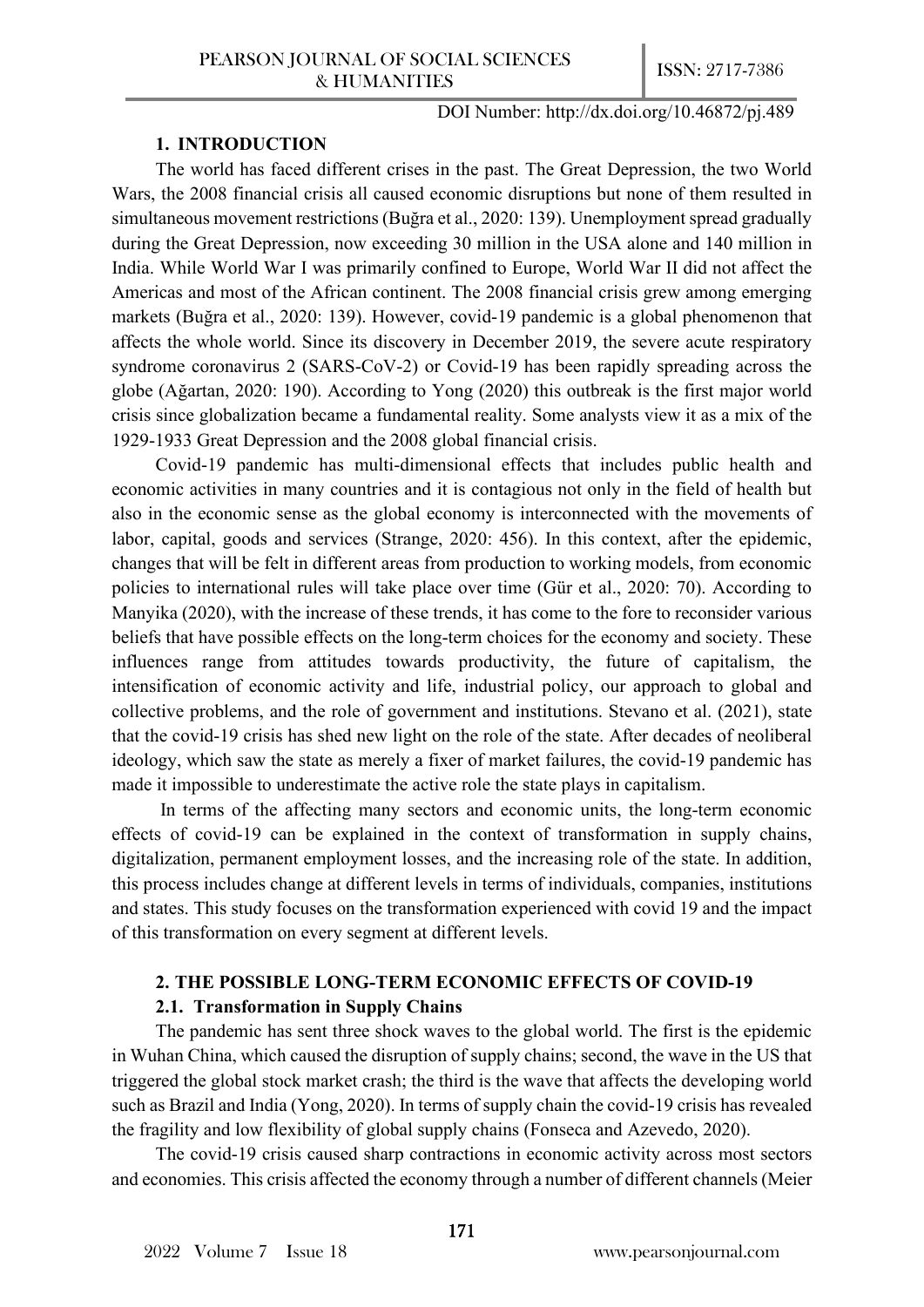and Pinto, 2020: 2). In terms of the supply chain, the first direct impact relates to production facilities that must be closed when the workforce falls ill or is placed under quarantine. This situation affected not only factories but also all industries.<sup>[1](#page-2-0)</sup> The next indirect effects are adverse conditions that arise in the absence of alternative suppliers. Indirect effects were more rapid because of large-scale unemployment, which emerged as a combination of export and import bans and later due to reduced consumption (Kovács and Sigala, 2021: 41).

Considering that China alone has 28% of the global manufacturing industry and this ratio has reached 40% with other East Asian countries, the epidemic has clearly shown that reliance on East Asian countries for manufacturing production is a very serious risk for global supply chains (Gür et al., 2020: 73). In this context, multinational companies can move some of their production facilities from China to other regions. Other developing countries, which have a wide range of production in the manufacturing industry, high level of human capital and logistical advantages, can be more tightly integrated into global supply chains by attracting more foreign direct investment in the long run (Gür et al., 2020: 73).

In this context, the impact of the covid-19 process on the supply chains of the automotive can be discussed. Before covid-19, automakers were attempting to manufacture critical parts in the automotive industry in their own countries, and this situation reached its peak with the tariff war between the USA and China. The vulnerability of the automotive supply chain has been confirmed by the pandemic. The sudden closure of production facilities in China created a domino effect, affecting Europe, the USA, India and South America, causing widespread disruptions among the world's automakers. Therefore, countries that shift their production activities to low-cost countries are striving to establish a centralized management system in one place in the supply chain (ETAuto, 2020). Centralized management of a single location has the advantage of keeping local suppliers in one location, rather than sourcing from globally distributed suppliers in the unlikely event (Ishida, 2020: 148). In the future, the transition to a centralized management model that takes advantage of the natural power of the "closedintegral" model that increases the proximity between suppliers and production areas will be effective (Ishida, 2020: 150).

On the supply chain side, disruptive technologies play a crucial role in the expected transformation of supply chains. These main disruptive technologies of Industry 4.0 that may be adopted by supply chains include big data analytics, Internet of Things (IoT), artificial intelligence, cloud computing, blockchain, robotics, additive manufacturing, and augmented reality (Frederico, 2021: 96). In this case, supply chain management (SCM) becomes important. Shaping the future of supply chain management include these qualifications: Artificial intelligence and automation, increased focus on sustainability, customization, the internet of things, digitalization, strengthened relationships, risk management and resiliency, increased visibility, circular supply chain, cloud-based solutions (Evans, 2021). In this context, covid-19 has created both supply and demand uncertainties and capacity fluctuations, causing gaps and disruptions in global supply chains (Ivanov, 2021). The Global Supply Chain Pressure

<span id="page-2-0"></span> $1$  In this process, due to the shortage of various personal protective equipment and other materials in hospitals, the lack of various food and personal hygiene products and even electronic products, there were many disruptions in both physical media and online shopping (Frederico, 2021: 95).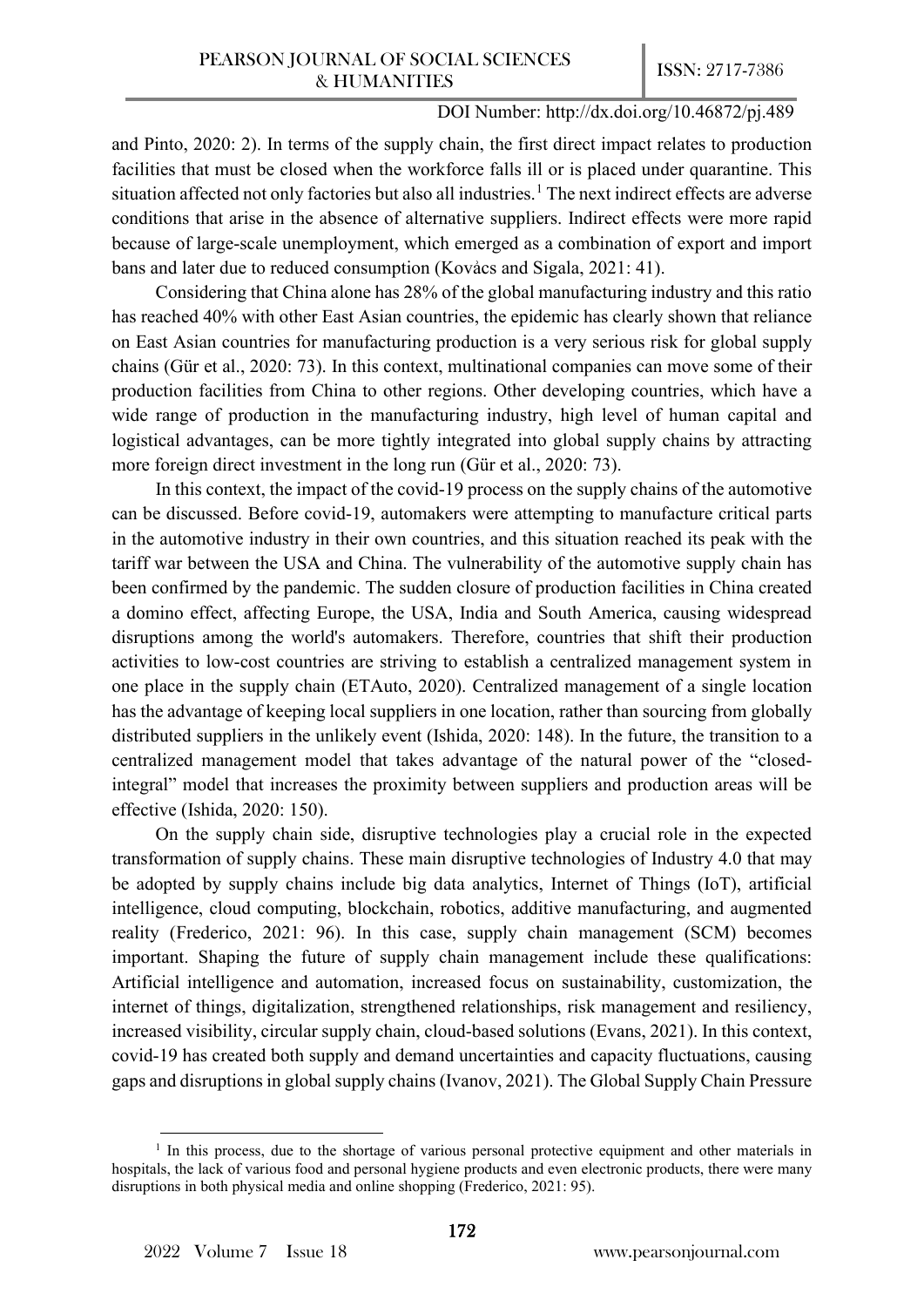Index (GSCPI). includes a comprehensive summary of factors that negatively impact global supply chains (Benigno vd., 2022).



**Figure 1.** The Global Supply Chain Pressure Index (GSCPI) **Source:** Benigno vd., 2022.

Figure 1 shows that the GSCPI jumped at the beginning of the pandemic period, when China first implemented quarantine measures. More recently, global supply chain pressures have peaked, albeit at high levels, and appear to be starting to moderate somehow (Benigno vd., 2022). As a result, it is important to internalize technology with artificial intelligence, internet of things and cloud-based applications, focus on sustainable services in parallel with the increase in the number of consumers who prioritize the environment, offer personalized products for consumers in every segment, strengthen relations with vendors and suppliers, and develop new policies against uncertainties. When these are realized, SCM will be more flexible, efficient and sustainable (Evans, 2021). These strategies can directly affect supply chain resilience by creating greater resilience in urgent, sudden and high-magnitude events, similar to the coronavirus occurrence (Frederico, 2021: 98).

## **2.2. Digitalization and Digital Inequality**

Social distancing, lockdown, and the new normal are consequences of the current covid-19 pandemic. This context has profoundly accelerated digital transformation as one solution to avoid a total economic collapse (Soto-Acosta, 2020: 262). Therefore, the covid-19 pandemic has forced most organizations to adopt new internal work practices and deliver products through digital channels. In this process, companies experienced radical changes and developed solutions based on digital technologies in a short time. In addition, management and collaboration models had to be redesigned so that no one in these organizations would be left out of the digitalization<sup>[2](#page-3-0)</sup> process (Almeida et al., 2020: 97).

<span id="page-3-0"></span><sup>&</sup>lt;sup>2</sup> Digitization means converting something into digital form and usually means encoding data and documents. Digitalization is transforming business processes to use digital technologies instead of analog or offline systems such as paper or whiteboards. The digital economy is, in simple words, the plain economy being more and more affected by digital technologies such as the Internet, mobile connectivity, cloud computing, big data, machine learning, artificial intelligence (AI), blockchain, Internet of Things (IoT), robotics, smart manufacturing, predictive and data analytics and other new digital technologies that keep emerging. In this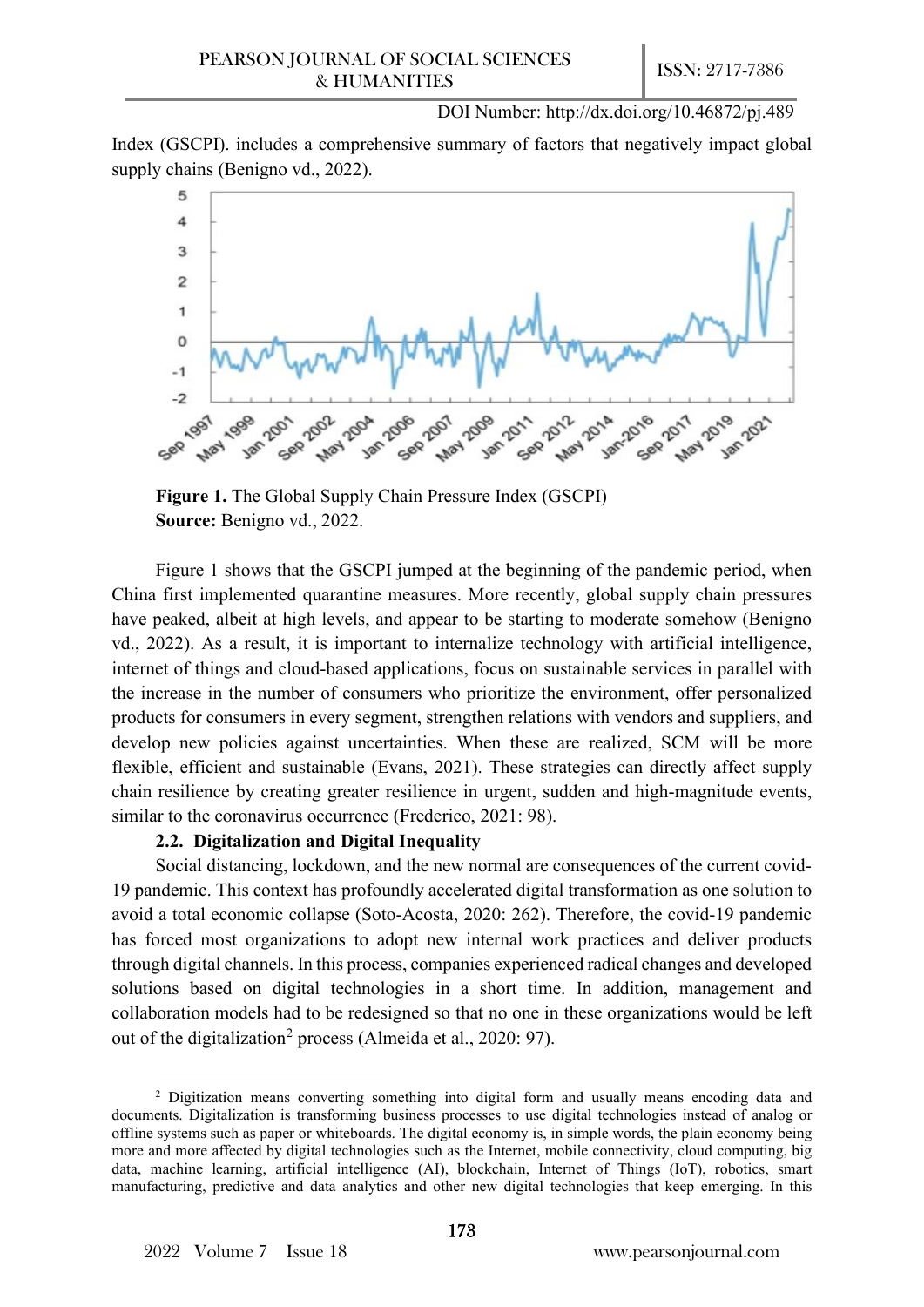COVID-19 crisis

## DOI Number: http://dx.doi.org/10.46872/pj.489

 $\blacksquare$  Precrisis

The covid-19 has accelerated the digital transformation of businesses and entire industries such as retail, restaurants, and education (Soto-Acosta, 2020: 261) and not only in companies but also individuals and public entities(Almeida et al., 2020: 101). With this process in 2020, the world embraced digital transformation at an accelerated pace and reimagined the critical role technology plays in the way we work, learn and live (Roese, 2021). In this context, digitalization has become the primary goal of countries to end the effects caused by the restrictions, quarantines and social distance measures due to the pandemic. All routines from consumption to production have changed and the use of industrial robots has become important for all economies (Soyyiğit and Eren, 2020: 110). In this process, although online activities have decreased with new treatments for covid-19, online activities are likely to remain high in areas where it acts as a catalyst, including telework, e-commerce, e-health, e-payments (OECD, 2020: 2). In other words, there is no doubt that digital technologies will continue to change the way we live and work in the wake of the pandemic (OECD, 2020: 6). Figure 2 presents an idea of adopting digitalization in the pre- and post-covid-19 era.





## **Source:** McKinsey&Company, 2020.

However, digital technologies will be adopted at different levels in each institution and country. According to (Amankwah-Amoah et al., 2021) constraints at the technological, institutional, security and privacy and organizational level are prominent. In terms of technological infrastructure: Technology and digital divides between cities and rural areas and developed and developing nations limit scaling-up of digitalization. In terms of institutional constraints: The lack of adaptation of official institutions to new technologies, lack of government support for digitalization, poorly designed education system for digitalization, limited access to internet connection, lack of government infrastructure investments. In terms of security and privacy: Privacy concerns of employees and other stakeholders, uncertainty about security risks and unsafe virtual facilities, lack of confidence in businesses ability to

context, digitalization is the transformation of interactions, communications, business activities and business models into more digital ones (Soto-Acosta, 2020: 260). Digital technologies affect the computerisation of production, service delivery and even the private sphere. Connectivity leads to completely new dimensions, as electronic devices and microprocessors connect people with each other, machines with workers, and machines with machines (Walwei, 2016).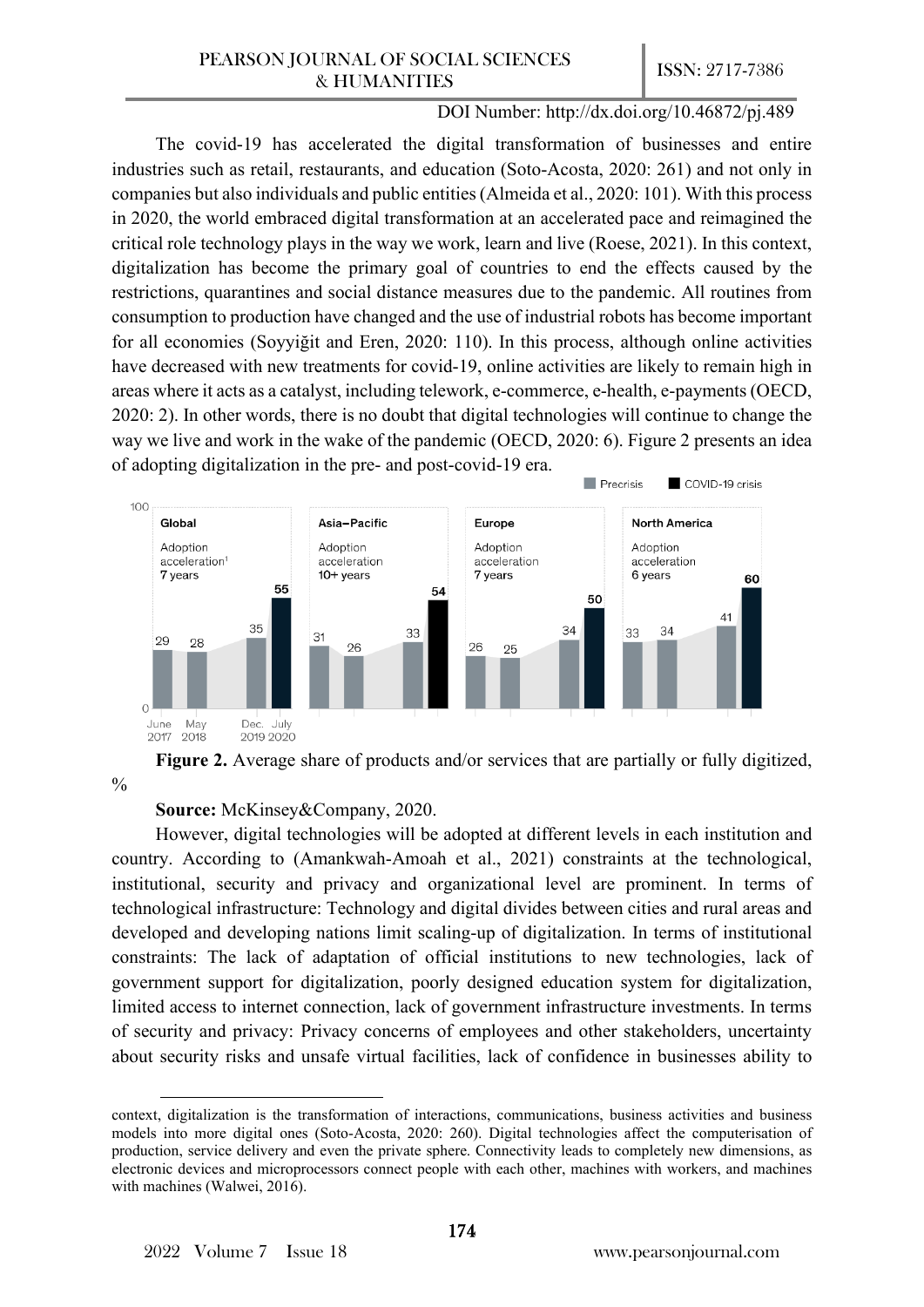counter the threat from cyber-attacks and hackers, risk of public or local internet outages. In terms of organizational constraints: Lack of financial resources for the upfront cost of investments in new technologies, lack of technical expertise to facilitate digitization, organizational flexibility/unwillingness to change, lack of deep knowledge of the safety and security measures inherent in digitizing business processes, employee resistance (Amankwah-Amoah et al., 2021). In this context, many rural and low-income communities around the world, including those in large urban areas, lack reliable, affordable internet access. As more devices and systems become dependent on Internet connectivity, these people will be further denied access to the benefits of technology (Roese, 2021).

Beaunoyer et.al. (2020), examines digital inequality in four different categories. Technical, autonomy of use, social support networks and experience. i) Technical means that \* slower connections, due to unprecedented internet traffic load \* inequalities in personal technological equipment. ii) Autonomy of use: \* Physical access to internet limited by the inaccessibility to public spaces or workplace \* Carrying out designed online activities at home restricted by other family. iii) Social Support Networks: \* Actualizing the support one can get in technology use complicated by isolation requirements. iv) Experience: \* Differential increases in time spent online leading to differential opportunities to enhance user's skills. As a result, the concept of digital inequality has gained more importance than before the covid-19 process. Dijk (2020) recommends that "Revitalizing social mobility everywhere • Long-term digital/social programs for disadvantaged groups in their own communities • Provide cheaper digital technology • Design technology that is easier to use • Better government and other public regulation for the Internet, especially Internet platforms improving trust".

#### **2.3. Permanent Employment Losses**

According to the International Labor Organization (ILO) report "Covid-19 and the world of work", 8.8% of global working hours were lost in 2020 compared to the fourth quarter of 2019, equivalent to 255 million full-time jobs is coming. Its global cost is \$3.7 trillion (4.4% of 2019 GDP). Losses of working hours were particularly high in Latin America and the Caribbean, Southern Europe and Southern Asia. The loss of working hours in 2020 is about four times higher than the 2008 global crisis. The basic scenario is that the loss of working hours will continue in 2021 (a decrease of  $3\%$ ) and this will correspond to 90 million jobs. According to the pessimistic scenario, 4.6% loss of working hours and 130 million job losses are expected. The optimistic scenario indicates 1.3% working hours and 36 million job losses (International Labor Organization, 2021). The covid-19 crisis has had a markedly uneven impact on different socio-economic groups. Greater impact of the crisis on women, young people and other vulnerable workers in terms of working-hour and employment losses (International Labor Organization, 2021). In addition, it is estimated that global labor income decreased by 8.3% in 2020 compared to the previous year. The highest labor income loss was experienced in lower-middle-income countries with 12.3% (International Labor Organization 2021: 10). Figure 3 and Figure 4 summarize this situation.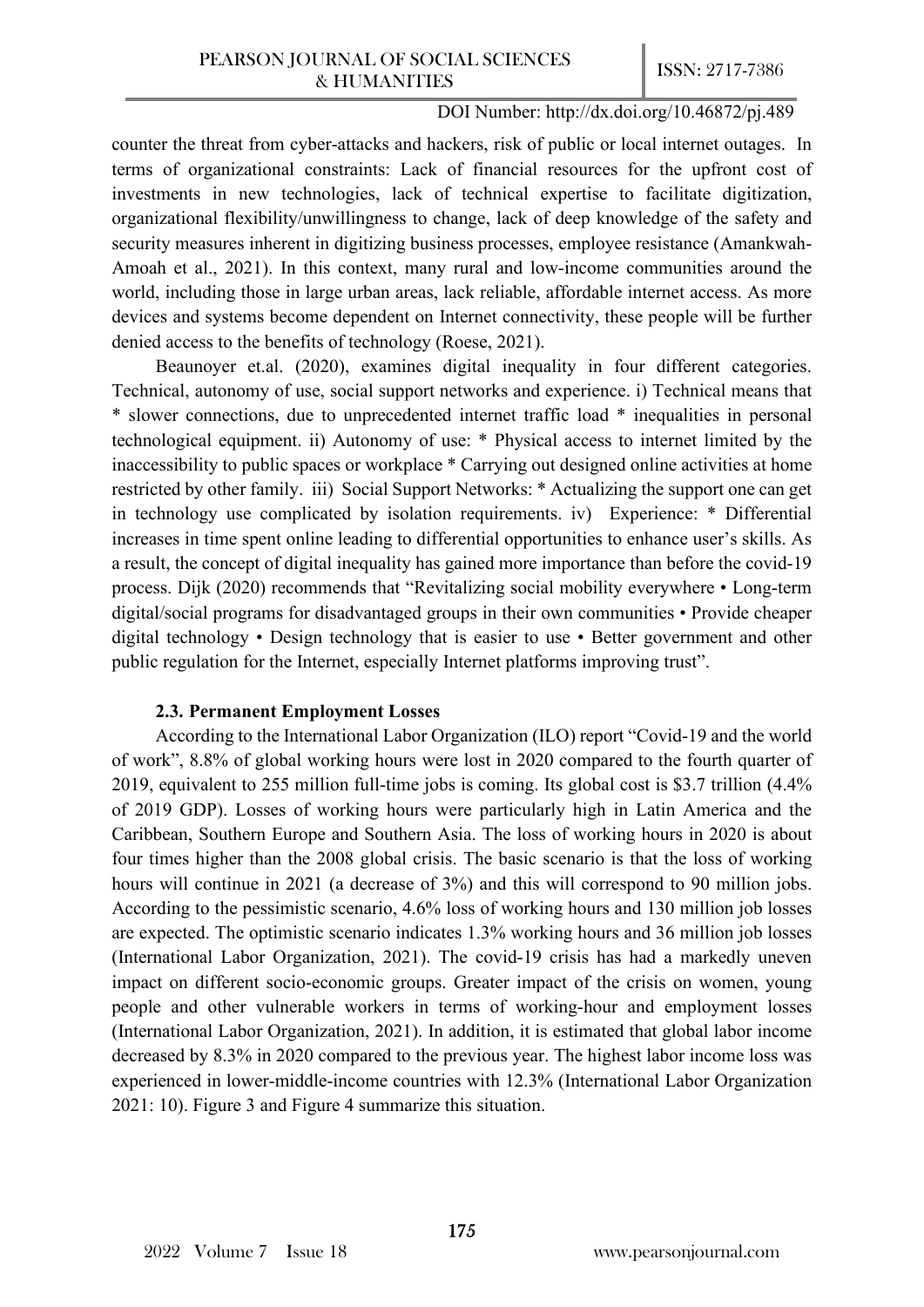

**Figure 3.** Estimates of the working hours and employment lost in 2020 **Source:** International Labor Organization, 2021.



**Figure 4.** Different scenarios for 2021, world and by region and income group **Source:** International Labor Organization, 2021.

One of the important determinants for future labor market trends is technological change, and two questions have always been raised since the beginning of industrialization. One is whether technological change will actually destroy or create jobs, and the other is what will be the effects of technological change on the composition of employment (Walwei, 2016). In terms of digitalization Soto-Acosta (2020) states that automation will replace routine tasks that do not require interpersonal human skills, and that only 20% of work tasks can be automated. (Soto-Acosta, 2020: 262). However, this point of view does not explain the fact that some segments have a higher share in the distribution of income arising from technology, the decrease in the real wages of the workers and their condemnation to precarious working conditions.

(Harvey, 2020) draws attention to the fact that disruptions operating in companies value chains and certain sectors have become more systemic and significant than initially thought. In the long run, there is a trend towards shifting to less labor-intensive modes of production and relying more on artificial intelligence production systems. These developments can be expected to shorten or diversify supply chains. Disruption of production chains requires layoffs of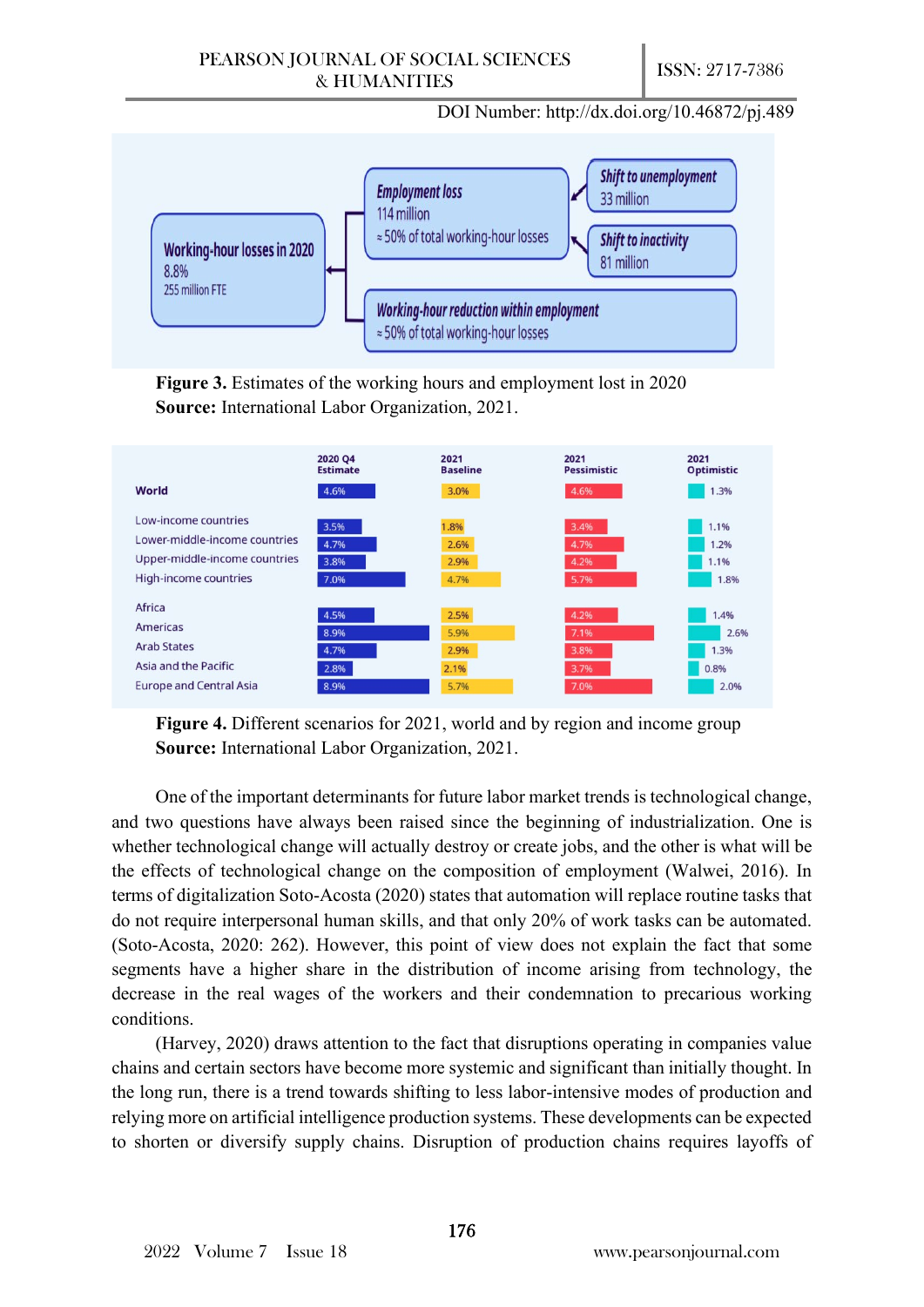workers, which reduces final demand, while demand for raw materials reduces productive consumption (Harvey, 2020).

## **2.4. Increasing Role of The State**

With the global epidemic, the issue of rethinking the state, society and market relations as well as the health infrastructure and social security practices of countries has come to the fore. In this process, it is observed that various successes and failures have been experienced in terms of market economies and statist practices. Therefore, the process in question accelerates the search for existing mechanisms and the establishment of new mechanisms (Macar and Asal, 2020: 231). Existing global institutions are based on the design of a global institutional system developed in Bretton Woods in 1944 after the Second World War to stop wars between countries and regulate the functioning of the concrete economy. However, the system at that time was designed for the world of industrial production, commodity and finished goods trade, where there were borders. As the digital world evolves, we need a new governance framework as we emerge from another period of global instability (Medhora and Owen, 2020).

Governments are also devoting more attention to emerging digital technologies such as AI, blockchain and 5G infrastructure, the latter of which is critical to support enhanced mobile broadband, Internet of Things (IoT) devices and AI applications (OECD, 2020: 4). In this context, as governments re-evaluate existing digital policies in light of the covid-19 crisis, they will face complex, interrelated issues that require harmonious international coordination, cooperation and dialogue (OECD, 2020: 6). According to (Guinan et al., 2020) the reasons that require radical change in economies are the precariousness of modern work, the hollowed-out public space, the extraction of unlimited wealth from our communities and its redistribution to the largest corporations and a small elite. Although these factors existed before the global epidemic, it was inevitable to experience radical changes in the social and economic organization of the society in this process. (Medhora and Owen, 2020) state that after the global epidemic, technologies should be examined and policy makers should look deeply at issues such as data privacy surveillance technology, inequalities embedded in algorithms and the integrity of our information ecosystem. States will need to create a new set of legal, regulatory and ethical structures in this process.

Yong (2020) states that public health will be seen as a national security issue and will be an important focus of public policy in the future. Thus, global supply chains will be reshaped around national security and public health security. Because countries want to reduce their dependence on these issues. In addition, according to Yong (2020), the relations between the state and the market and between the state and society will be adjusted significantly. There will be major changes in value preferences, government intervention in the economy will increase, and the influence of the Chinese model will continue to increase. Compared to the economic development model called "state capitalism" in the Western media during the epidemic, the state-led "mixed economy" model represented by China showed a stronger resistance and adaptability in the face of major crises. The strategic, ideological and geopolitical rivalry between the great powers will intensify in the new global situation after the pandemic (Yong, 2020). In summary, the increase in state intervention in the economy can be discussed firstly in the context of digitalization and in the context of developing policies for job and employment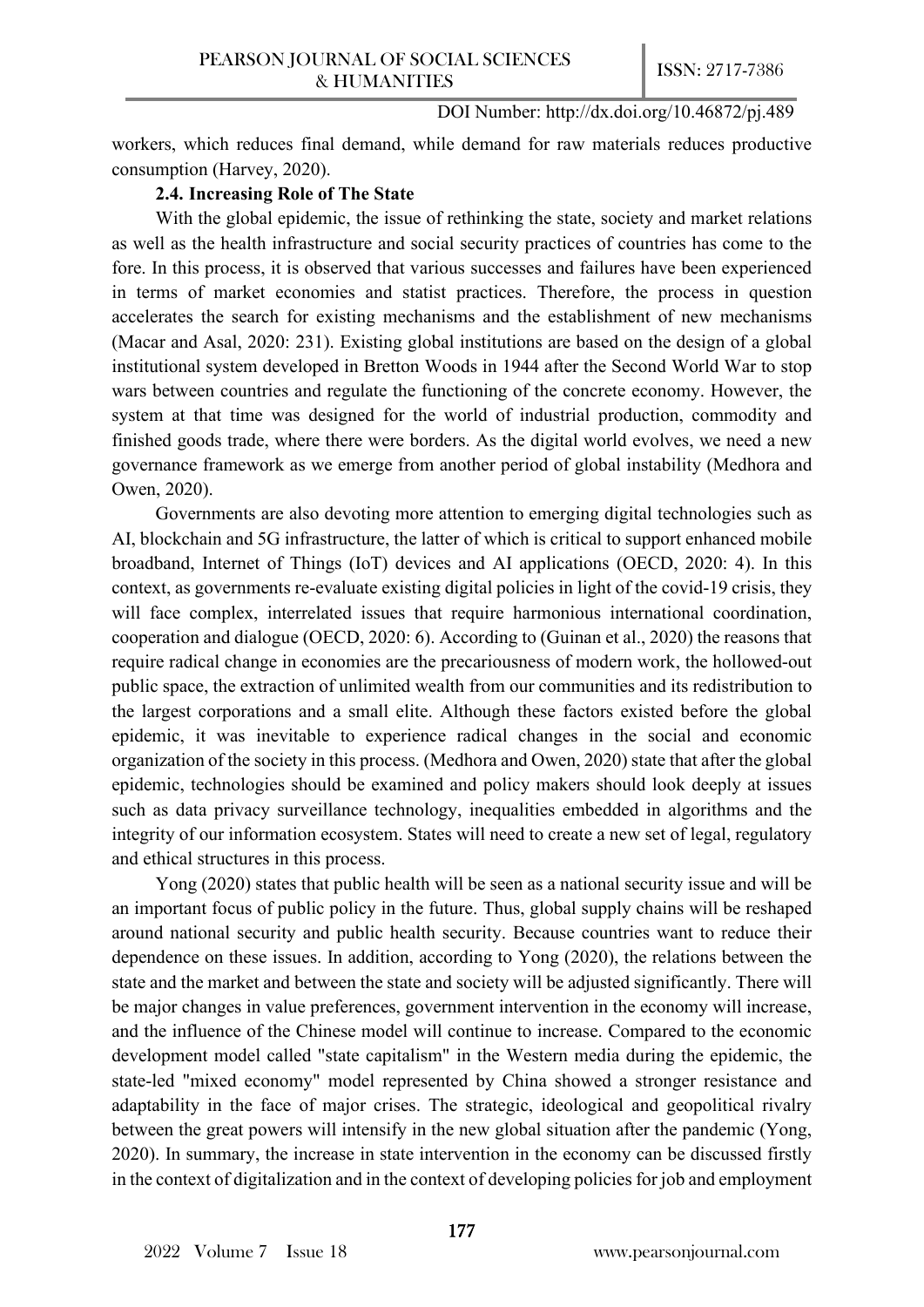losses, and secondly, as stated by (Yong, 2020) in the context of the conflict between the economic development model called state capitalism by the Western media against the mixed economic model represented by China.

Although concepts such as vaccine nationalism have come to the fore during the global epidemic, if we are talking about a strong state-oriented perspective in the future, it can be thought that the denominators that need to be acted together on issues such as technology, education, health and social security will increase in the competition between countries. Because recently, the field of health has shown that acting jointly will reduce economic and social costs. In short, the risks and uncertainties in the markets and geo-political environment, technological developments, new trends in social security practices indicate that the role of the state will gradually increase and the state-society-market relationship will be reconstructed with new adaptation mechanisms.

#### **3. CONCLUSION**

In this study, the expected economic effects of the covid-19 epidemic in the long term were evaluated. Accordingly, it can be said that the epidemic first disrupted global supply chains on the supply and demand side and this created a national security risk for countries. The closure and restriction measures taken during the epidemic accelerated digitalization. Artificial intelligence, cloud-based applications and the Internet of Things are seen as key digitalization initiatives that will transform economies in the future. In parallel with the deterioration in global supply chains and the acceleration of digitalization, it is possible that the job and employment losses experienced during the epidemic process will have lasting effects.

The whole process during the epidemic points to the increasing role of the state. In this process, it can be thought that the concept of sustainability will carry more weight in government policies. The role of the state is discussed in the context of national regulations for digitalization and employment losses, and in the context of system discussions regarding the weight of the state in the USA and Europe as opposed to China. As stated by Yong (2020) the reflections of the epidemic on the state model discussions were realized on the basis of the contradictions and competition between the "state capitalism" of the West against the "mixed economy model" represented by China. The area in question are important factors in the conflict between China and the USA and between China and the European Union. On the other hand, as discussed by Manyika (2020) the questioning of capitalism, the approach to global and collective problems, the role of government and institutions will be discussed together with the covid 19 process.

## **REFERENCES**

Ağartan, T. İ. (2020). COVID-19 Opens a Window of Reflection for Comparative Health Systems and Global Health Research. New Perspectives on Turkey, 63: 190-208.

Almeida, F., Santos, J. D. and Monteiro, J. A. (2020). The Challenges and Opportunities in the Digitalization of Companies in a Post-Covid-19 World. IEEE Engineering Management Review, 48(3): 97-103.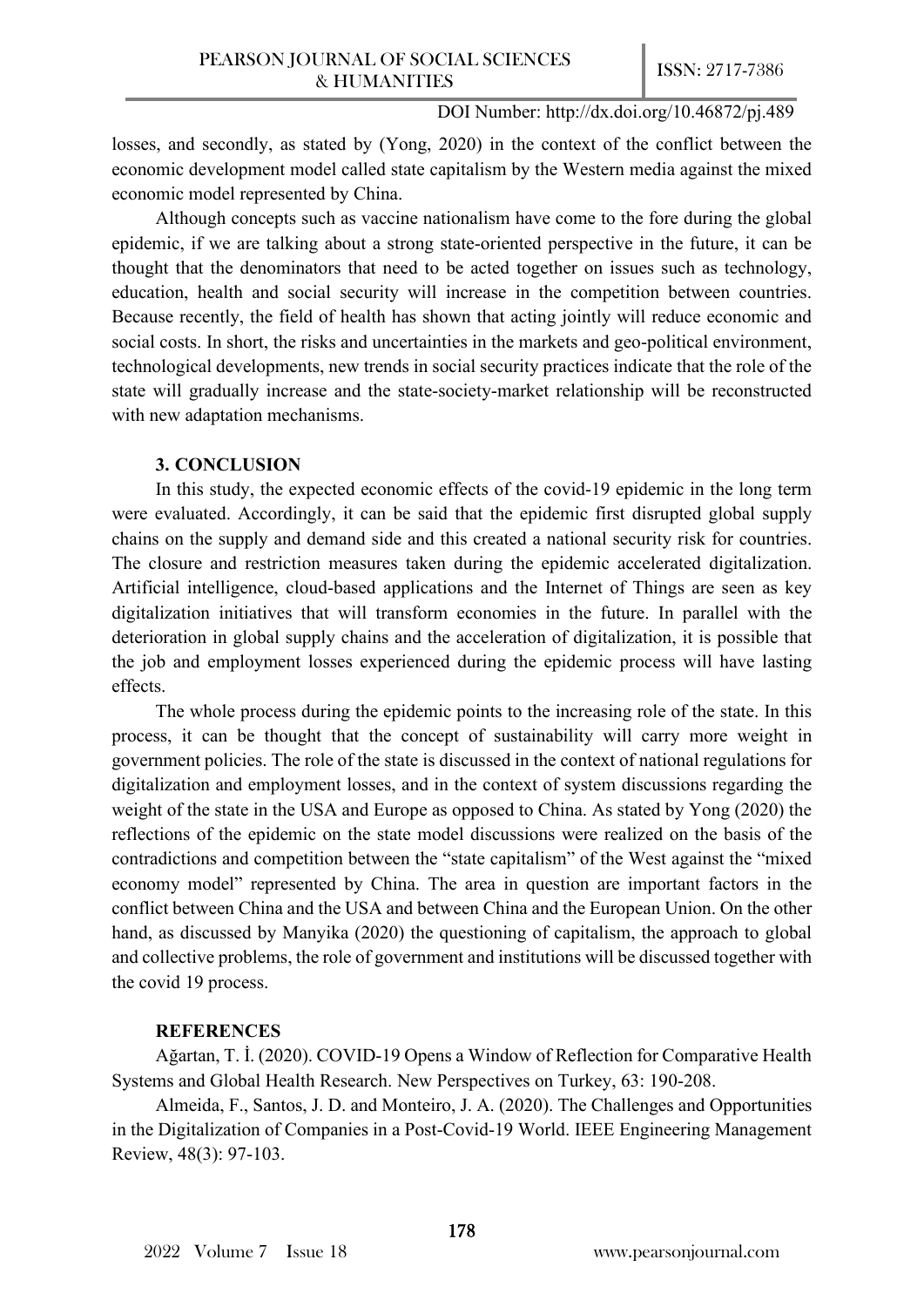Amankwah-Amoah, J., Khan, Z., Wood, G. and Knight, G. (2021). COVID-19 and Digitalization: The Great Acceleration. Journal of Business Research, 136: 602-611.

Beaunoyer, E., Dupéré, S. and Guitton, M. J. (2020). Covid-19 and Digital Inequalities. Reciprocal Impacts and Mitigation Strategies. Computers in Human Behavior, 111: 1-9.

Benigno, G., di Giovanni, J., Groen, Jan J. J. and Noble, I. Adam (January 4, 2022). "A New Barometer of Global Supply Chain Pressures" Federal Reserve Bank of New York *Liberty Street Economics*, [https://libertystreeteconomics.newyorkfed.org/2022/01/a](https://libertystreeteconomics.newyorkfed.org/2022/01/a-new-barometer-of-global-supply-chain-pressures/)-new-barometerof-global-supply-chain-[pressures/](https://libertystreeteconomics.newyorkfed.org/2022/01/a-new-barometer-of-global-supply-chain-pressures/)

Buğra, A., Gürkaynak, R., Keyder, Ç., Palat, R. A. and Pamuk, Ş. (2020). New Perspectives on Turkey Roundtable on the COVID-19 Pandemic: Prospects for the International Political Economic Order in the Post-Pandemic World. New Perspectives on Turkey, 63: 138-167.

Dijk, J. V. (2020). The Digital Divide and the Covid-19 Pandemic. https://www.un.org/development/desa/dspd/wp-content/uploads/sites/22/2020/08/The-Digital-Divide-and-the-Covid-19-Pandemic-1.pdf

ETAuto (2020, July 20). Opinion: Covid-19 Impact on Global Auto Industry- Need for More Resilient Supply Chains.

https://auto.economictimes.indiatimes.com/news/industry/opinion-covid-19-impact-onglobal-auto-industry-need-for-more-resilient-supply-chains/77216169

Evans, C. (2021, April 13). Supply Chain Management.

https://www.fictiv.com/articles/10-trends-shaping-the-future-of-supply-chain-management

Fonseca, L. and Azevedo, A. L. (2020). Covid- 19: Outcomes for Global Supply Chains. Management & Marketing Challenges for the Knowledge Society, 15: 424-438.

Frederico, G. F. (2021). Towards a Supply Chain 4.0 on the Post-COVID-19 Pandemic: A Conceptual and Strategic Discussion for More Resilient Supply Chains. Rajagiri Management Journal, 15(2): 94-104.

Guinan, J., Leibowitz, J., McInroy, N. and McKinley, S. (2020). Owning the Future: After Covid-19, A New Era of Community Wealth Building. Centre for Local Economic Strategies (CLES).

Gür, N., Tatlıyer, M. and Dilek, Ş. (2020). Ekonominin Koronavirüsle Mücadelesi. İstanbul: Siyaset, Ekonomi ve Toplum Araştırmaları Vakfı. https://setav.org/assets/uploads/2020/06/R163.pdf

Harvey, D. (2020, March 22). Anti-capitalist Politics in the Time of Covid-19 http://davidharvey.org/2020/03/anti-capitalist-politics-in-the-time-of-covid-19/

International Labour Organization. (2021, January 25). ILO Monitor: Covid-19 and the World of Work. [https://www.ilo.org/wcmsp5/groups/public/](https://www.ilo.org/wcmsp5/groups/public/---dgreports/---dcomm/documents/briefingnote/wcms_767028.pdf)---dgreports/-- d[comm/documents/briefingnote/wcms\\_767028.pdf](https://www.ilo.org/wcmsp5/groups/public/---dgreports/---dcomm/documents/briefingnote/wcms_767028.pdf)

Ishida, S. (2020). Perspectives on Supply Chain Management in a Pandemic and the Post-COVID-19 era. IEEE Engineering Management Review, 48(3): 146-152.

Ivanov, D. (2020). Viable Supply Chain Model: Integrating Agility, Resilience and Sustainability Perspectives-Lessons from and Thinking Beyond the Covid-19 Pandemic. Annals of Operations Research, https://doi.org/10.1007/s10479-020-03640-6